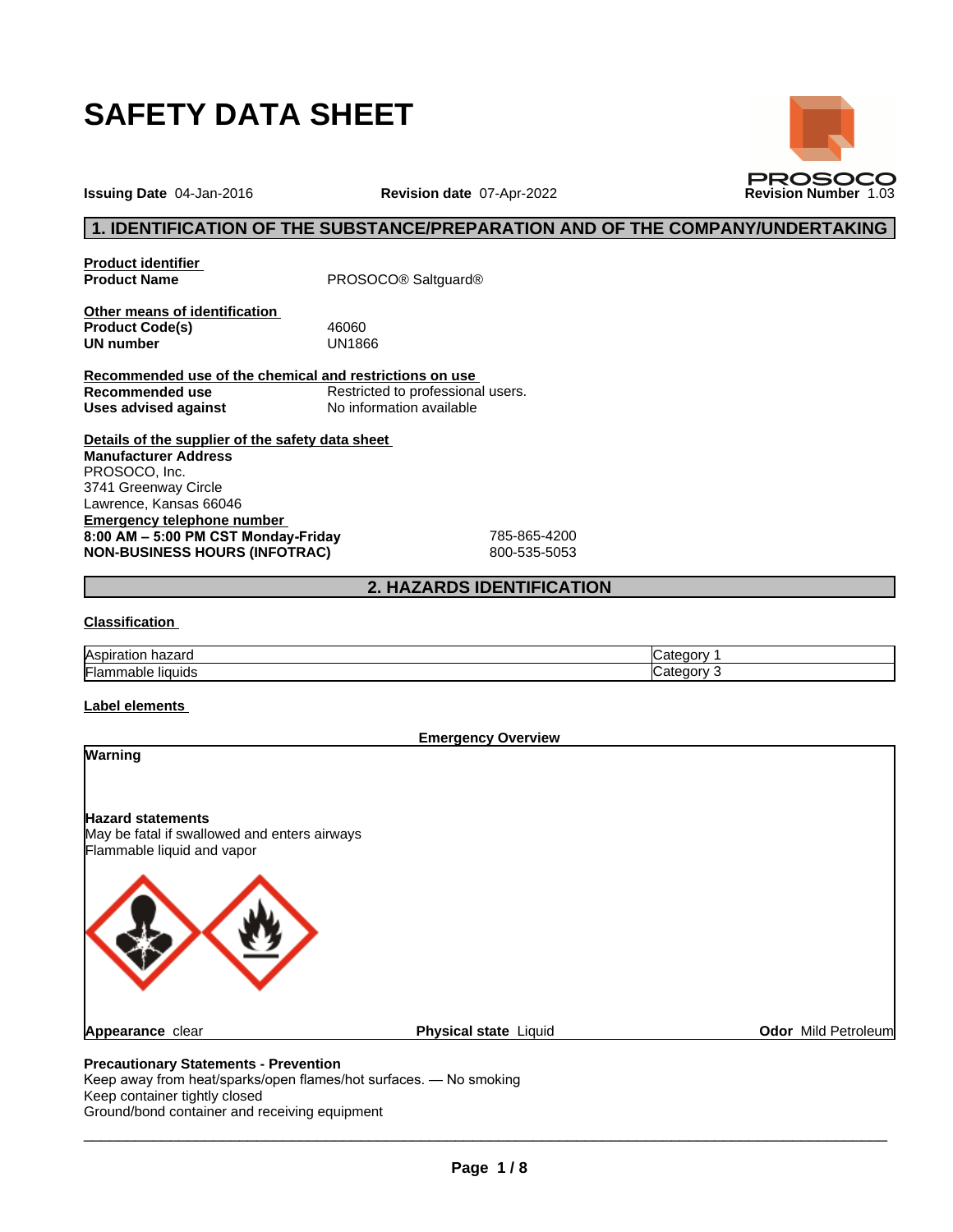Use explosion-proof electrical/ventilating/ and /lighting equipment Use only non-sparking tools Take precautionary measures against static discharge Wear protective gloves/protective clothing/eye protection/face protection

#### **Precautionary Statements - Response**

IF ON SKIN (or hair): Remove/Take off immediately all contaminated clothing. Rinse skin with water/shower IF SWALLOWED: Immediately call a POISON CENTER or doctor/physician Do NOT induce vomiting In case of fire: Use CO2, dry chemical, or foam for extinction

## **Precautionary Statements - Storage**

Store locked up Store in a well-ventilated place. Keep cool

#### **Precautionary Statements - Disposal**

Dispose of contents/container to an approved waste disposal plant

## **Hazards not otherwise classified (HNOC)**

# **Other information**

• May be harmful in contact with skin

9% of the mixture consists of ingredient(s) of unknown toxicity

# **3. COMPOSITION/INFORMATION ON INGREDIENTS**

 $\_$  ,  $\_$  ,  $\_$  ,  $\_$  ,  $\_$  ,  $\_$  ,  $\_$  ,  $\_$  ,  $\_$  ,  $\_$  ,  $\_$  ,  $\_$  ,  $\_$  ,  $\_$  ,  $\_$  ,  $\_$  ,  $\_$  ,  $\_$  ,  $\_$  ,  $\_$  ,  $\_$  ,  $\_$  ,  $\_$  ,  $\_$  ,  $\_$  ,  $\_$  ,  $\_$  ,  $\_$  ,  $\_$  ,  $\_$  ,  $\_$  ,  $\_$  ,  $\_$  ,  $\_$  ,  $\_$  ,  $\_$  ,  $\_$  ,

| <b>Chemical name</b>                                   | CAS No.     | Weiaht-%   | <b>Trade Secret</b> |
|--------------------------------------------------------|-------------|------------|---------------------|
| Heavy Alkylate Naphtha (petroleum)                     | 64741-65-7  | $60 - 100$ |                     |
| Triethoxvoctvsilane                                    | 2943-75-1   | $ -$       |                     |
| Proprietary methoxyfunctional silanes<br>Proprietary - | Undisclosed |            |                     |

\* The exact percentage (concentration) ofcomposition has been withheld as a trade secret.

# **4. FIRST AID MEASURES**

#### **Description of first aid measures**

| <b>Symptoms</b>                                             | May be fatal if swallowed and enters airways.                                                                                                                                                                                                    |
|-------------------------------------------------------------|--------------------------------------------------------------------------------------------------------------------------------------------------------------------------------------------------------------------------------------------------|
| Most important symptoms and effects, both acute and delayed |                                                                                                                                                                                                                                                  |
| Self-protection of the first aider                          | Remove all sources of ignition. Use personal protective equipment as required.                                                                                                                                                                   |
| Ingestion                                                   | Do NOT induce vomiting. Rinse mouth. Drink plenty of water. Never give anything by mouth<br>to an unconscious person. Call a physician.                                                                                                          |
| <b>Inhalation</b>                                           | Move to fresh air in case of accidental inhalation of vapors or decomposition products. If not<br>breathing, give artificial respiration. Avoid direct contact with skin. Use barrier to give<br>mouth-to-mouth resuscitation. Call a physician. |
| <b>Skin Contact</b>                                         | Wash off immediately with soap and plenty of water while removing all contaminated<br>clothes and shoes. If skin irritation persists, call a physician.                                                                                          |
| Eye contact                                                 | Immediately flush with plenty of water. After initial flushing, remove any contact lenses and<br>continue flushing for at least 15 minutes. Keep eye wide open while rinsing. If symptoms<br>persist, call a physician.                          |
| <b>General advice</b>                                       | In case of accident or unwellness, seek medical advice (show directions for use or safety<br>data sheet if possible).                                                                                                                            |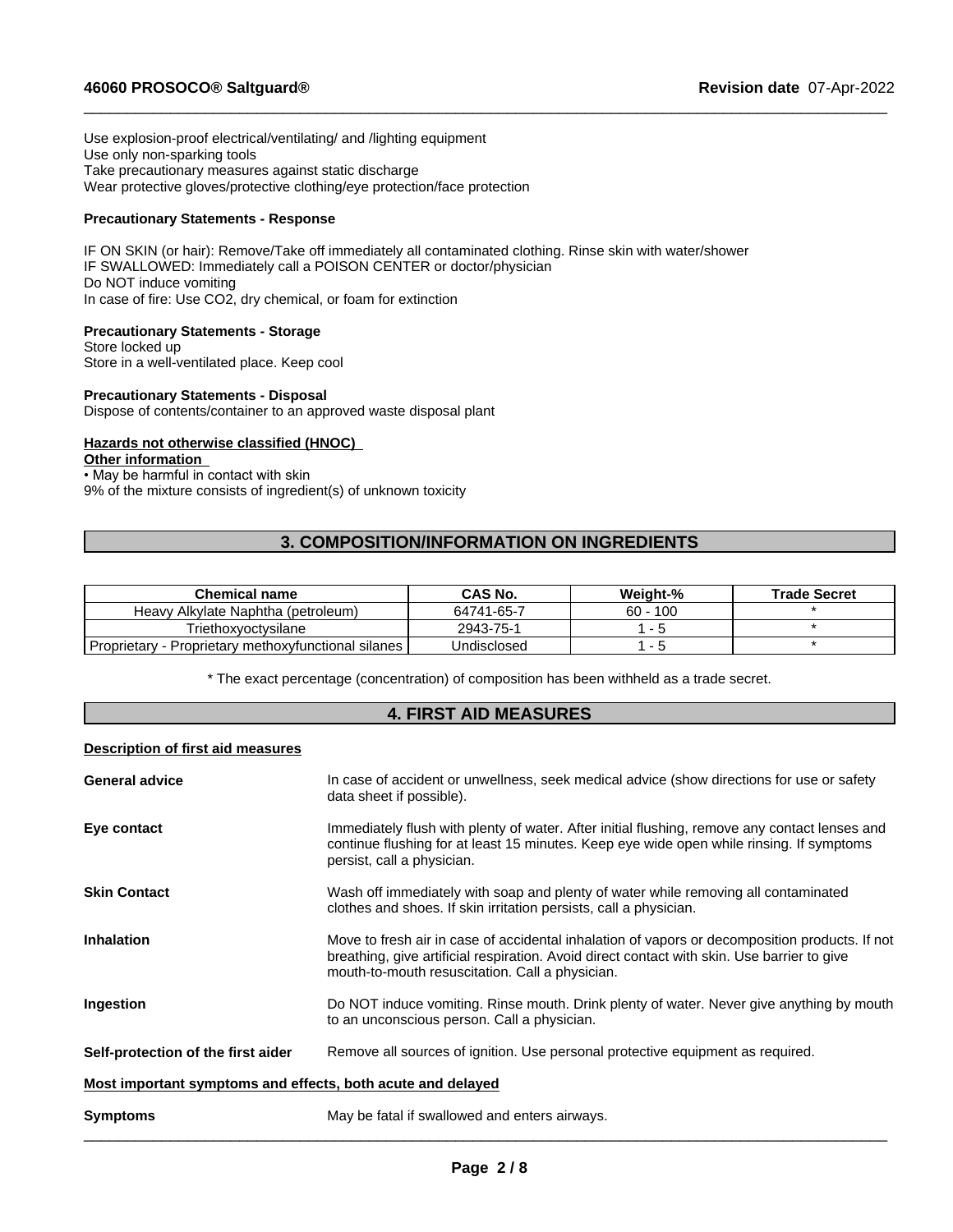#### **Indication of any immediate medical attention and special treatment needed**

**Note to physicians** Treat symptomatically.

# **5. FIRE-FIGHTING MEASURES**

 $\_$  ,  $\_$  ,  $\_$  ,  $\_$  ,  $\_$  ,  $\_$  ,  $\_$  ,  $\_$  ,  $\_$  ,  $\_$  ,  $\_$  ,  $\_$  ,  $\_$  ,  $\_$  ,  $\_$  ,  $\_$  ,  $\_$  ,  $\_$  ,  $\_$  ,  $\_$  ,  $\_$  ,  $\_$  ,  $\_$  ,  $\_$  ,  $\_$  ,  $\_$  ,  $\_$  ,  $\_$  ,  $\_$  ,  $\_$  ,  $\_$  ,  $\_$  ,  $\_$  ,  $\_$  ,  $\_$  ,  $\_$  ,  $\_$  ,

#### **Suitable Extinguishing Media**

Use. Dry chemical. Carbon dioxide (CO2). Water spray (fog). Alcohol resistant foam.

**Unsuitable Extinguishing Media** Do not use a solid water stream as it may scatterand spread fire.Caution: Use of water spray when fighting fire may be inefficient.

#### **Specific hazards arising from the chemical**

Keep product and empty container away from heat and sources of ignition. Risk of ignition.

#### **Protective equipment and precautions for firefighters**

As in any fire, wear self-contained breathing apparatus pressure-demand, MSHA/NIOSH (approved or equivalent) and full protective gear.

# **6. ACCIDENTAL RELEASE MEASURES**

#### **Personal precautions, protective equipment and emergency procedures**

| <b>Personal precautions</b>                          | Remove all sources of ignition. Evacuate personnel to safe areas. Pay attention to<br>flashback. Take precautionary measures against static discharges. Use personal protective<br>equipment as required.                   |
|------------------------------------------------------|-----------------------------------------------------------------------------------------------------------------------------------------------------------------------------------------------------------------------------|
| <b>Environmental precautions</b>                     |                                                                                                                                                                                                                             |
| <b>Environmental precautions</b>                     | Do not allow into any sewer, on the ground or into any body of water. See Section 12 for<br>additional ecological information.                                                                                              |
| Methods and material for containment and cleaning up |                                                                                                                                                                                                                             |
| <b>Methods for containment</b>                       | Prevent further leakage or spillage if safe to do so. Dike far ahead of liquid spill for later<br>disposal.                                                                                                                 |
| Methods for cleaning up                              | Dam up. Soak up with inert absorbent material. Pick up and transfer to properly labeled<br>containers. Use clean non-sparking tools to collect absorbed material. Take precautionary<br>measures against static discharges. |

#### **7. HANDLING AND STORAGE**

**Precautions for safe handling**

**Advice on safe handling** Ensure adequate ventilation, especially in confined areas. Take precautionary measures against static discharges. Use spark-prooftools and explosion-proof equipment. Keep away from heat/sparks/open flames/hot surfaces. — No smoking. Use with local exhaust ventilation. Use personal protective equipment as required. Do not breathe dust/fume/gas/mist/vapors/spray.

**Conditions for safe storage, including any incompatibilities**

**Storage Conditions** Keep in properly labeled containers. Keep containers tightly closed in a cool, well-ventilated place. Keep away from heat. Keep out of the reach of children.

**Incompatible materials Incompatible with oxidizing agents.** 

# **8. EXPOSURE CONTROLS/PERSONAL PROTECTION**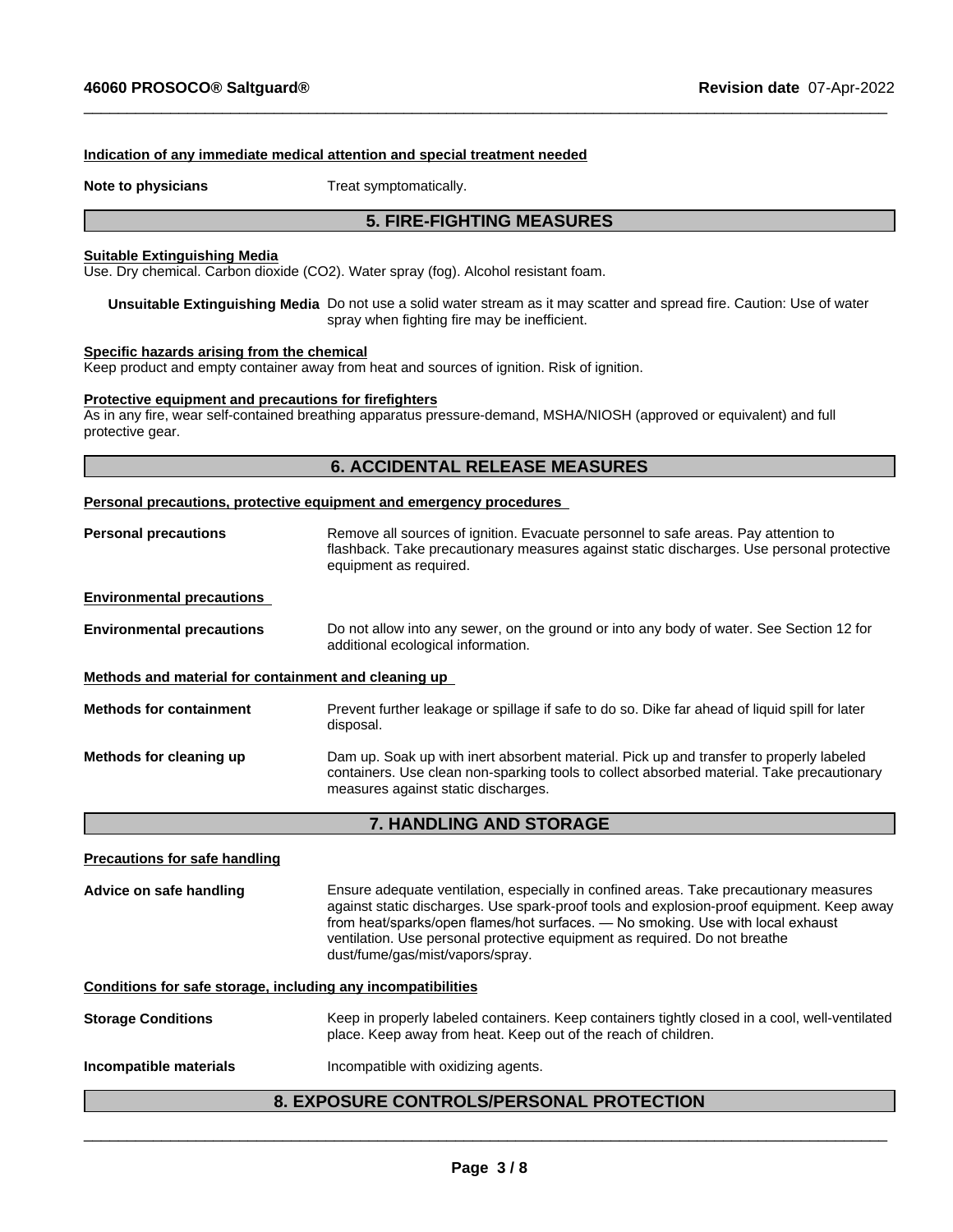# **Control parameters**

# **Exposure Guidelines** .

*NIOSH IDLH Immediately Dangerous to Life or Health*

| <b>Other information</b>                | Vacated limits revoked by the Court of Appeals decision in AFL-CIO v. OSHA, 965 F.2d 962<br>(11th Cir., 1992).                                                                                                                                                                                                                   |
|-----------------------------------------|----------------------------------------------------------------------------------------------------------------------------------------------------------------------------------------------------------------------------------------------------------------------------------------------------------------------------------|
| <b>Appropriate engineering controls</b> |                                                                                                                                                                                                                                                                                                                                  |
| <b>Engineering Controls</b>             | <b>Showers</b><br>Eyewash stations<br>Ventilation systems.                                                                                                                                                                                                                                                                       |
|                                         | Individual protection measures, such as personal protective equipment                                                                                                                                                                                                                                                            |
| Eye/face protection                     | Wear safety glasses with side shields (or goggles).                                                                                                                                                                                                                                                                              |
| Skin and body protection                | Wear protective gloves and protective clothing.                                                                                                                                                                                                                                                                                  |
| <b>Respiratory protection</b>           | If exposure limits are exceeded or irritation is experienced, NIOSH/MSHA approved<br>respiratory protection should be worn. Positive-pressure supplied air respirators may be<br>required for high airborne contaminant concentrations. Respiratory protection must be<br>provided in accordance with current local regulations. |
| <b>General Hygiene Considerations</b>   | When using do not eat, drink or smoke. Regular cleaning of equipment, work area and<br>clothing is recommended.                                                                                                                                                                                                                  |

 $\_$  ,  $\_$  ,  $\_$  ,  $\_$  ,  $\_$  ,  $\_$  ,  $\_$  ,  $\_$  ,  $\_$  ,  $\_$  ,  $\_$  ,  $\_$  ,  $\_$  ,  $\_$  ,  $\_$  ,  $\_$  ,  $\_$  ,  $\_$  ,  $\_$  ,  $\_$  ,  $\_$  ,  $\_$  ,  $\_$  ,  $\_$  ,  $\_$  ,  $\_$  ,  $\_$  ,  $\_$  ,  $\_$  ,  $\_$  ,  $\_$  ,  $\_$  ,  $\_$  ,  $\_$  ,  $\_$  ,  $\_$  ,  $\_$  ,

# **9. PHYSICAL AND CHEMICAL PROPERTIES**

# **Information on basic physical and chemical properties**

| Remarks • Method<br>Values                                                                                                                                                                                                                                                                                                                                                                                                                                                                                                                                                                                                                                                                                                                                                                                                                                                               | <b>Physical state</b><br>Appearance<br>Color | Liquid<br>clear<br>Slight yellow | Odor<br><b>Odor threshold</b> | Mild Petroleum<br>No information available |
|------------------------------------------------------------------------------------------------------------------------------------------------------------------------------------------------------------------------------------------------------------------------------------------------------------------------------------------------------------------------------------------------------------------------------------------------------------------------------------------------------------------------------------------------------------------------------------------------------------------------------------------------------------------------------------------------------------------------------------------------------------------------------------------------------------------------------------------------------------------------------------------|----------------------------------------------|----------------------------------|-------------------------------|--------------------------------------------|
| Not Applicable<br>рH<br>Melting point / freezing point °F<br>No information available<br>No information available<br>Boiling point / boiling range                                                                                                                                                                                                                                                                                                                                                                                                                                                                                                                                                                                                                                                                                                                                       | <b>Property</b>                              |                                  |                               |                                            |
| 53 °C / 127 °F<br><b>ASTM D 3278</b><br><b>Flash point</b><br>No information available<br><b>Evaporation rate</b><br>No information available<br>Flammability (solid, gas)<br><b>Flammability Limit in Air</b><br>No information available<br><b>Upper flammability limit:</b><br>No information available<br>Lower flammability limit:<br>No information available<br>Vapor pressure<br>No information available<br>Vapor density<br><b>Specific gravity</b><br>0.778<br><b>Water solubility</b><br>negligible<br>No information available<br>Solubility in other solvents<br><b>Partition coefficient</b><br>No information available<br>No information available<br><b>Autoignition temperature</b><br>No information available<br><b>Decomposition temperature</b><br><b>Kinematic viscosity</b><br>No information available<br>No information available<br><b>Dynamic viscosity</b> |                                              |                                  |                               |                                            |

# **10. STABILITY AND REACTIVITY**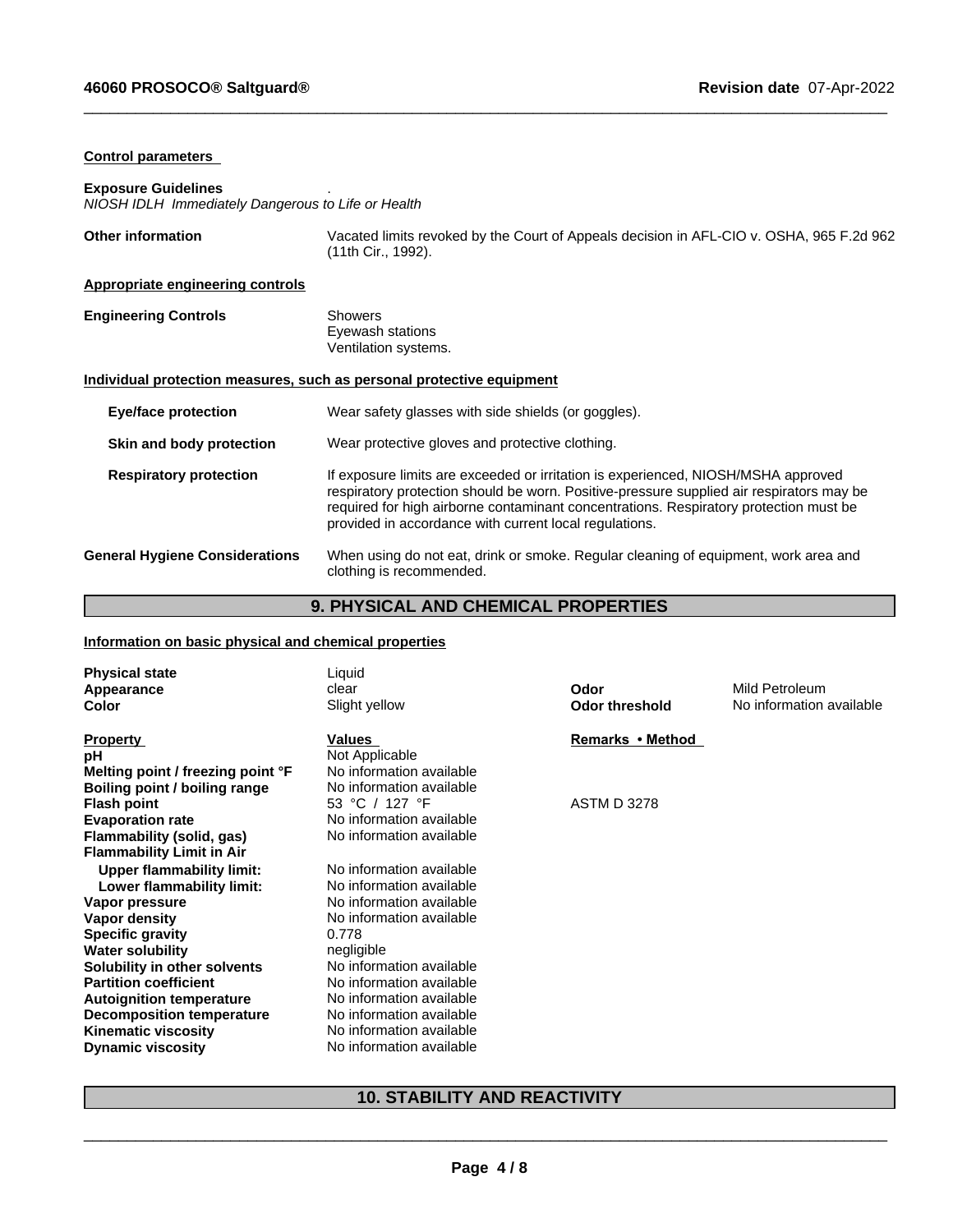# **Reactivity**

No data available

#### **Chemical stability**

Stable under recommended storage conditions.

# **Possibility of hazardous reactions**

None under normal processing.

#### **Conditions to avoid**

Heat, flames and sparks.

## **Incompatible materials**

Incompatible with oxidizing agents.

## **Hazardous decomposition products**

Carbon monoxide. Carbon dioxide (CO2). Hazardous combustion products.

## **11. TOXICOLOGICAL INFORMATION**

 $\_$  ,  $\_$  ,  $\_$  ,  $\_$  ,  $\_$  ,  $\_$  ,  $\_$  ,  $\_$  ,  $\_$  ,  $\_$  ,  $\_$  ,  $\_$  ,  $\_$  ,  $\_$  ,  $\_$  ,  $\_$  ,  $\_$  ,  $\_$  ,  $\_$  ,  $\_$  ,  $\_$  ,  $\_$  ,  $\_$  ,  $\_$  ,  $\_$  ,  $\_$  ,  $\_$  ,  $\_$  ,  $\_$  ,  $\_$  ,  $\_$  ,  $\_$  ,  $\_$  ,  $\_$  ,  $\_$  ,  $\_$  ,  $\_$  ,

# **Information on likely routes of exposure**

| <b>Product Information</b> | May be fatal if swallowed and enters airways                    |
|----------------------------|-----------------------------------------------------------------|
| <b>Inhalation</b>          | Avoid breathing vapors or mists.                                |
| Eye contact                | Avoid contact with eyes. May cause irritation.                  |
| <b>Skin Contact</b>        | Avoid contact with skin. May be harmful in contact with skin.   |
| <b>Ingestion</b>           | Do not taste or swallow. Potential for aspiration if swallowed. |

#### **Component Information**

| <b>Chemical name</b>                             | <b>_D50/Oral</b>         | <b>LD50/Dermal</b>      | <b>Inhalation LC50</b> |
|--------------------------------------------------|--------------------------|-------------------------|------------------------|
| Heavy Alkylate Naphtha (petroleum)<br>64741-65-7 | $>$ 7000 mg/kg (Rat)     | $>$ 2000 mg/kg (Rabbit) | > 5.04 mg/L (Rat) 4 h  |
| Triethoxyoctysilane<br>2943-75-1                 | $= 10060 \mu L/kg$ (Rat) |                         |                        |

## **<u>Symptoms related to the physical, chemical and toxicological characteristics</u>**

**Symptoms** May be fatal if swallowed and enters airways.

#### **Delayed and immediate effects as well as chronic effects from short and long-term exposure**

| <b>Sensitization</b><br>Germ cell mutagenicity<br>Carcinogenicity | No information available.<br>No information available.<br>This product does not contain any carcinogens or potential carcinogens as listed by OSHA,<br>IARC or NTP. |
|-------------------------------------------------------------------|---------------------------------------------------------------------------------------------------------------------------------------------------------------------|
| <b>Reproductive toxicity</b>                                      | No information available.                                                                                                                                           |
| <b>STOT - single exposure</b>                                     | No information available.                                                                                                                                           |
| <b>STOT - repeated exposure</b>                                   | No information available.                                                                                                                                           |
| <b>Aspiration hazard</b>                                          | May be fatal if swallowed and enters airways.                                                                                                                       |

#### **Numerical measures of toxicity - Product Information**

| Unknown acute toxicity | 9% of the mixture consists of ingredient(s) of unknown toxicity               |
|------------------------|-------------------------------------------------------------------------------|
|                        | The following values are calculated based on chapter 3.1 of the GHS document. |
| ATEmix (oral)          | 7792 mg/kg                                                                    |
| ATEmix (dermal)        | 2266 mg/kg mg/l                                                               |
|                        |                                                                               |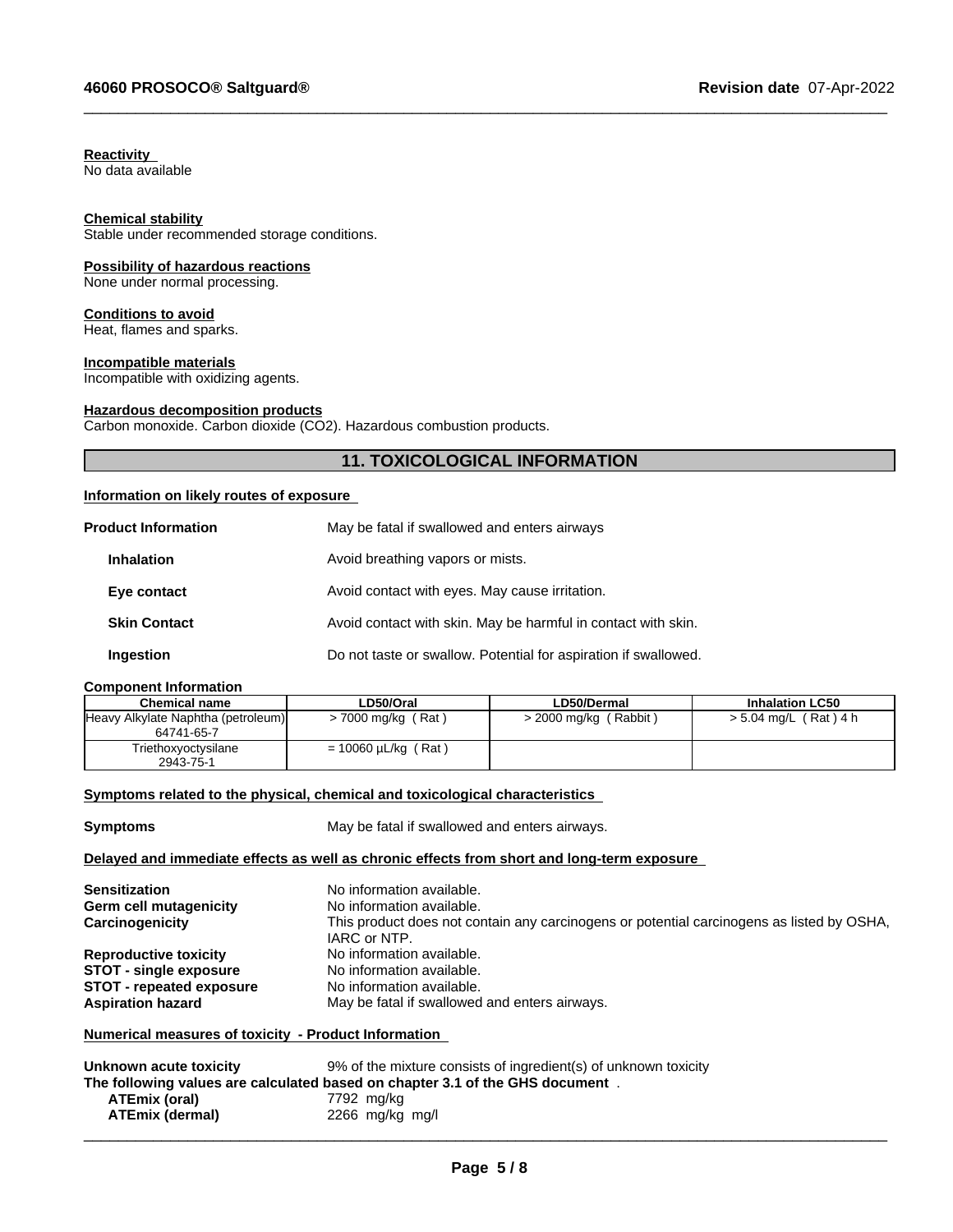# **46060 PROSOCO® Saltguard® Revision date** 07-Apr-2022

# **12. ECOLOGICAL INFORMATION**

 $\_$  ,  $\_$  ,  $\_$  ,  $\_$  ,  $\_$  ,  $\_$  ,  $\_$  ,  $\_$  ,  $\_$  ,  $\_$  ,  $\_$  ,  $\_$  ,  $\_$  ,  $\_$  ,  $\_$  ,  $\_$  ,  $\_$  ,  $\_$  ,  $\_$  ,  $\_$  ,  $\_$  ,  $\_$  ,  $\_$  ,  $\_$  ,  $\_$  ,  $\_$  ,  $\_$  ,  $\_$  ,  $\_$  ,  $\_$  ,  $\_$  ,  $\_$  ,  $\_$  ,  $\_$  ,  $\_$  ,  $\_$  ,  $\_$  ,

# **Ecotoxicity**

| <b>Chemical name</b>                                | Algae/aquatic plants                                        | Fish                                                         | <b>Toxicity to</b><br>microorganisms | Crustacea                             |
|-----------------------------------------------------|-------------------------------------------------------------|--------------------------------------------------------------|--------------------------------------|---------------------------------------|
| Heavy Alkylate Naphtha<br>(petroleum)<br>64741-65-7 | 30000: 72 h<br>Pseudokirchneriella<br>subcapitata mg/L EC50 |                                                              |                                      | 2: 48 h Mysidopsis bahia<br>mg/L LC50 |
| Triethoxyoctysilane<br>2943-75-1                    |                                                             | 0.055: 96 h Oncorhynchus<br>mykiss mg/L LC50<br>flow-through |                                      |                                       |

# **Persistence and degradability**

No information available.

# **Bioaccumulation**

No information available.

**Other adverse effects** No information available

# **13. DISPOSAL CONSIDERATIONS**

# **Waste treatment methods**

**Transport hazard class(es)** 3<br>**Packing group** |||

**Packing group** 

| Disposal of wastes            | Disposal should be in accordance with applicable regional, national and local laws and<br>regulations. |
|-------------------------------|--------------------------------------------------------------------------------------------------------|
| <b>Contaminated packaging</b> | Do not reuse container.                                                                                |
| <b>US EPA Waste Number</b>    | D001                                                                                                   |

# **14. TRANSPORT INFORMATION**

| <b>DOT</b><br><b>UN number</b><br>UN proper shipping name<br>Transport hazard class(es)<br>Packing group | Not regulated (If shipped in NON BULK packaging by ground transport)<br>UN1866<br><b>Resin Solution</b><br>3<br>Ш |
|----------------------------------------------------------------------------------------------------------|-------------------------------------------------------------------------------------------------------------------|
| <b>IATA</b>                                                                                              |                                                                                                                   |
| UN number                                                                                                | UN1866                                                                                                            |
| UN proper shipping name                                                                                  | <b>Resin Solution</b>                                                                                             |
| Transport hazard class(es)                                                                               | 3                                                                                                                 |
| Packing group                                                                                            | Ш                                                                                                                 |
| <b>IMDG</b>                                                                                              |                                                                                                                   |
| <b>UN number</b>                                                                                         | UN1866                                                                                                            |
| UN proper shipping name                                                                                  | <b>Resin Solution</b>                                                                                             |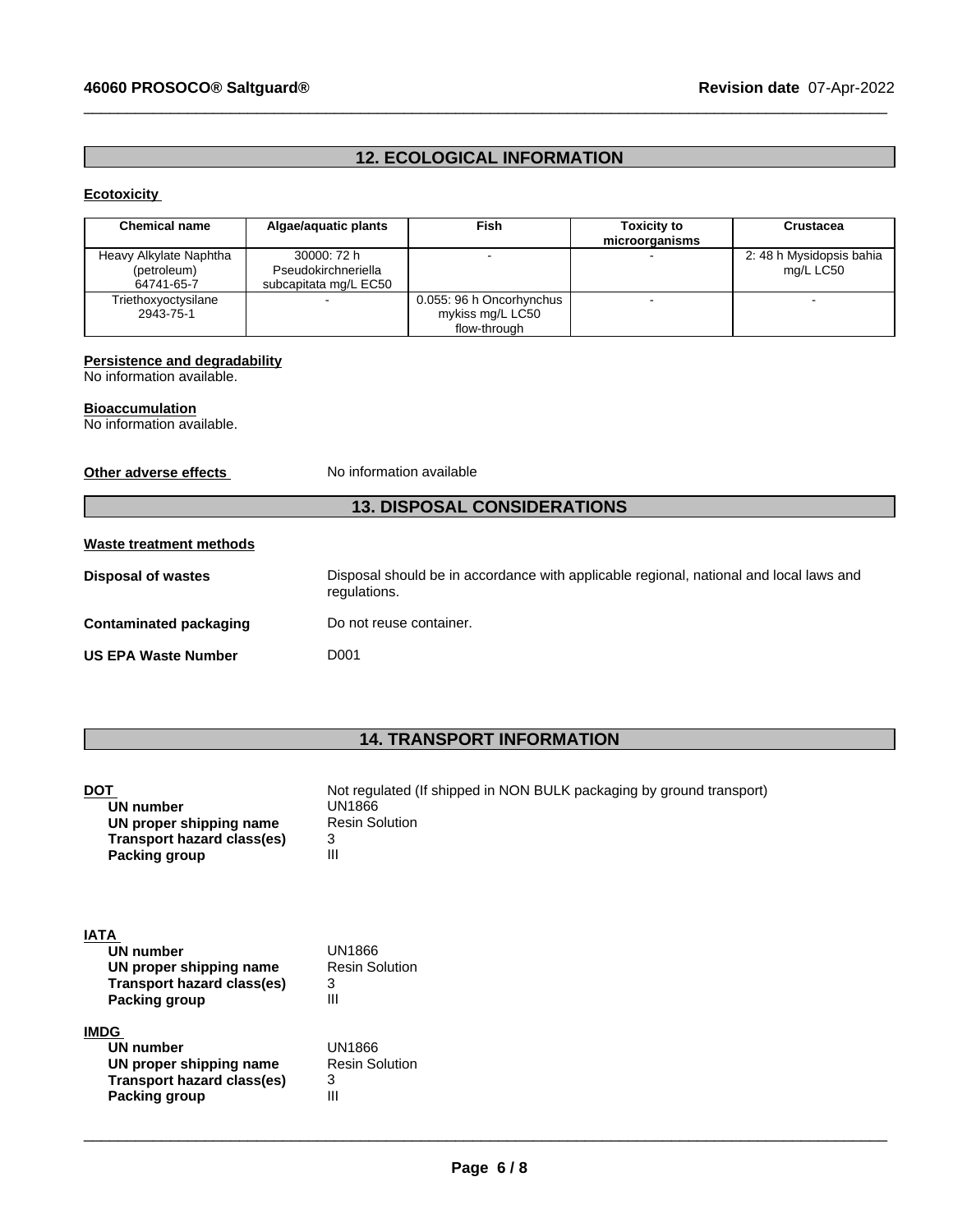# **15. REGULATORY INFORMATION**

 $\_$  ,  $\_$  ,  $\_$  ,  $\_$  ,  $\_$  ,  $\_$  ,  $\_$  ,  $\_$  ,  $\_$  ,  $\_$  ,  $\_$  ,  $\_$  ,  $\_$  ,  $\_$  ,  $\_$  ,  $\_$  ,  $\_$  ,  $\_$  ,  $\_$  ,  $\_$  ,  $\_$  ,  $\_$  ,  $\_$  ,  $\_$  ,  $\_$  ,  $\_$  ,  $\_$  ,  $\_$  ,  $\_$  ,  $\_$  ,  $\_$  ,  $\_$  ,  $\_$  ,  $\_$  ,  $\_$  ,  $\_$  ,  $\_$  ,

#### **International Inventories TSCA** Complies **DSL/NDSL** Complies

#### **Legend:**

 *TSCA - United States Toxic Substances Control Act Section 8(b) Inventory DSL/NDSL - Canadian Domestic Substances List/Non-Domestic Substances List*

# **US Federal Regulations**

#### **SARA 313**

Section 313 of Title III of the Superfund Amendments and Reauthorization Act of 1986 (SARA). This product does not contain any chemicals which are subject to the reporting requirements of the Act and Title 40 of the Code of Federal Regulations, Part 372

#### **SARA 311/312 Hazard Categories**

| Acute health hazard               | Yes |  |
|-----------------------------------|-----|--|
| Chronic Health Hazard             | No. |  |
| Fire hazard                       | Yes |  |
| Sudden release of pressure hazard | No. |  |
| Reactive Hazard                   | Nο  |  |

#### **CWA (Clean WaterAct)**

This product does not contain any substances regulated as pollutants pursuant to the Clean Water Act (40 CFR 122.21 and 40 CFR 122.42)

#### **CERCLA**

This material, as supplied, does not contain any substances regulated as hazardous substances under the Comprehensive Environmental Response Compensation and Liability Act (CERCLA) (40 CFR 302) or the Superfund Amendments and Reauthorization Act (SARA) (40 CFR 355). There may be specific reporting requirements at the local, regional, or state level pertaining to releases of this material

## **US State Regulations**

#### **California Proposition 65**

#### **U.S. State Right-to-Know Regulations**

| <b>16. OTHER INFORMATION</b> |                              |                       |                           |                                              |  |  |  |
|------------------------------|------------------------------|-----------------------|---------------------------|----------------------------------------------|--|--|--|
| <b>NFPA</b>                  | <b>Health hazards 3</b>      | <b>Flammability 2</b> | Instability 0             | <b>Physical and chemical</b><br>properties - |  |  |  |
| HMIS                         | Health hazards 3*            | <b>Flammability 2</b> | <b>Physical hazards 0</b> | Personal protection X                        |  |  |  |
| <b>Prepared By</b>           | <b>Regulatory Department</b> |                       |                           |                                              |  |  |  |
| <b>Issuing Date</b>          | 04-Jan-2016                  |                       |                           |                                              |  |  |  |
| <b>Revision date</b>         | 07-Apr-2022                  |                       |                           |                                              |  |  |  |
| <b>Revision Note</b>         |                              |                       |                           |                                              |  |  |  |
| SDS sections updated 4 6 7   |                              |                       |                           |                                              |  |  |  |
| <b>Disclaimer</b>            |                              |                       |                           |                                              |  |  |  |

The information contained on the Safety Data Sheet has been compiled from data considered accurate. This data is believed to be reliable, but it must be pointed out that values for certain properties are known to vary from source to source. PROSOCO, Inc. expressly disclaims any warranty express or implied as well as any liability for any injury or loss arising from the use of this information or the materials described. This data is not to be construed as absolutely complete since additional data may be desirable when particular conditions or circumstances exist. It is the responsibility of the user to determine the best precautions necessary for the safe handling and use of this product for his unique